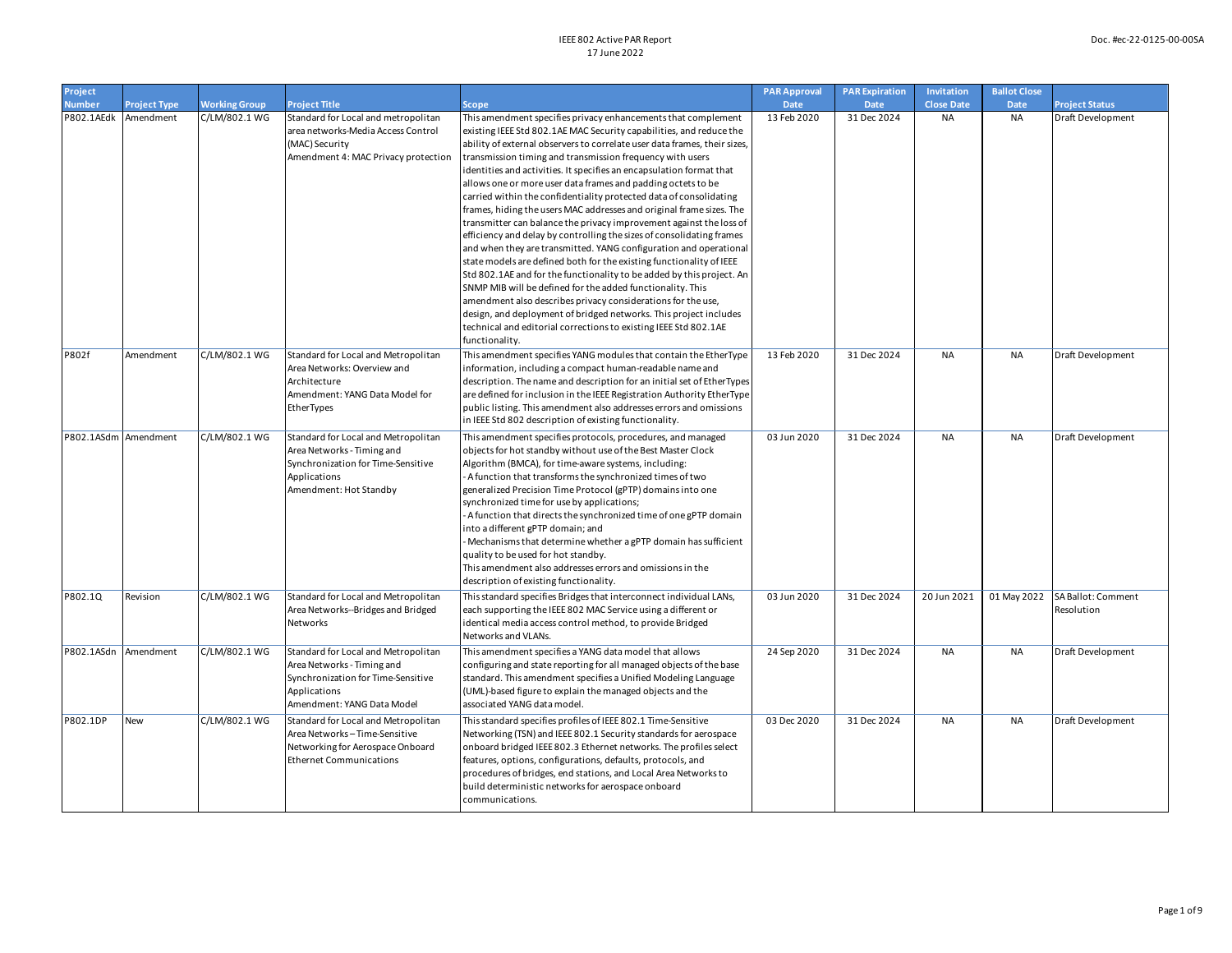| Project                    |                                  |                                       |                                                                                                                                                                                                                                        |                                                                                                                                                                                                                                                                                                                                                                                                                                                                                                                                                                                                                                                                                                                | <b>PAR Approval</b>        | <b>PAR Expiration</b>      | Invitation                     | <b>Ballot Close</b>      |                                            |
|----------------------------|----------------------------------|---------------------------------------|----------------------------------------------------------------------------------------------------------------------------------------------------------------------------------------------------------------------------------------|----------------------------------------------------------------------------------------------------------------------------------------------------------------------------------------------------------------------------------------------------------------------------------------------------------------------------------------------------------------------------------------------------------------------------------------------------------------------------------------------------------------------------------------------------------------------------------------------------------------------------------------------------------------------------------------------------------------|----------------------------|----------------------------|--------------------------------|--------------------------|--------------------------------------------|
| <b>Number</b><br>P802.1Qdq | <b>Project Type</b><br>Amendment | <b>Working Group</b><br>C/LM/802.1 WG | <b>Project Title</b><br>Standard for Local and Metropolitan                                                                                                                                                                            | <b>Scope</b><br>This amendment adds an informative annex that describes                                                                                                                                                                                                                                                                                                                                                                                                                                                                                                                                                                                                                                        | <b>Date</b><br>21 May 2021 | <b>Date</b><br>31 Dec 2025 | <b>Close Date</b><br><b>NA</b> | <b>Date</b><br><b>NA</b> | <b>Project Status</b><br>Draft Development |
|                            |                                  |                                       | Area Networks--Bridges and Bridged<br>Networks Amendment: Shaper<br>Parameter Settings for Bursty Traffic<br>Requiring Bounded Latency                                                                                                 | recommended shaper parameter settings for bursty traffic requiring<br>bounded latency.                                                                                                                                                                                                                                                                                                                                                                                                                                                                                                                                                                                                                         |                            |                            |                                |                          |                                            |
| P802.1ASdr                 | Amendment                        | C/LM/802.1 WG                         | Standard for Local and Metropolitan<br>Area Networks--Timing and<br>Synchronization for Time-Sensitive<br>Applications<br>Amendment: Inclusive Terminology                                                                             | This amendment changes the non-inclusive, insensitive, and<br>deprecated terminology including those identified by IEEE P1588g<br>and IEEE editorial staff, replacing them with their suitable<br>terminology wherever possible.                                                                                                                                                                                                                                                                                                                                                                                                                                                                               | 25 Mar 2021                | 31 Dec 2025                | <b>NA</b>                      | <b>NA</b>                | Draft Development                          |
| P802                       | Revision                         | C/LM/802.1 WG                         | Standard for Local and Metropolitan<br>Area Networks: Overview and<br>Architecture                                                                                                                                                     | This standard contains descriptions of the IEEE 802(R) standards<br>published by the IEEE for frame-based data networks as well as a<br>reference model (RM) for protocol standards. A specification for the<br>identification of public, private, and standard protocols is included.                                                                                                                                                                                                                                                                                                                                                                                                                         | 24 Mar 2022                | 31 Dec 2026                | <b>NA</b>                      | NA                       | Draft Development                          |
| P802.1ASds                 | Amendment                        | C/LM/802.1 WG                         | Standard for Local and Metropolitan<br>Area Networks--Timing and<br>Synchronization for Time-Sensitive<br>Applications<br>Amendment: Support for the IEEE Std<br>802.3 Clause 4 Media Access Control<br>(MAC) operating in half-duplex | This amendment specifies protocols, procedures, and managed<br>objects that support IEEE Std 802.3 Clause 4 Media Access Control<br>(MAC) operating in half-duplex while retaining existing functionality<br>and backward compatibility, and remaining a profile of IEEE Std<br>1588™-2019.<br>This amendment addresses errors and omissions in the description<br>of existing functionality.                                                                                                                                                                                                                                                                                                                  | 23 Feb 2022                | 31 Dec 2026                | <b>NA</b>                      | NA                       | Draft Development                          |
| P802.1Qdt                  | Amendment                        | C/LM/802.1 WG                         | Standard for Local and Metropolitan<br>Area Networks--Bridges and Bridged<br>Networks<br>Amendment: Priority-based Flow<br>Control Enhancements                                                                                        | This amendment specifies procedures and managed objects for<br>automated Priority-based Flow Control (PFC) headroom calculation<br>and Media Access Control Security (MACsec) protection of PFC<br>frames, using the existing Precision Time Protocol (PTP) and<br>enhancements to the Data Center Bridging Capability Exchange<br>protocol (DCBX).<br>This amendment places emphasis on the requirements for low<br>latency and lossless transmission in large-scale and geographically                                                                                                                                                                                                                       | 13 May 2022                | 31 Dec 2026                | <b>NA</b>                      | <b>NA</b>                | Draft Development                          |
|                            |                                  |                                       |                                                                                                                                                                                                                                        | dispersed data centers.<br>This amendment also addresses errors of the existing IEEE Std 802.1Q<br>functionality.                                                                                                                                                                                                                                                                                                                                                                                                                                                                                                                                                                                              |                            |                            |                                |                          |                                            |
| P802.1Qcj                  | Amendment                        | C/LM/802.1 WG                         | Standard for Local and Metropolitan<br>Area Networks -- Bridges and Bridged<br>Networks Amendment: Automatic<br>Attachment to Provider Backbone<br>Bridging (PBB) services                                                             | This standard specifies the protocols, procedures and management<br>objects for auto-attachment of network devices to Provider<br>Backbone service instances by using Type, Length, Value (TLVs)<br>within the Link Layer Discovery Protocol (LLDP)                                                                                                                                                                                                                                                                                                                                                                                                                                                            | 11 Jun 2015                | 31 Dec 2023                | <b>NA</b>                      | <b>NA</b>                | <b>Draft Development</b>                   |
| P802.1CQ                   | New                              | C/LM/802.1 WG                         | Standard for Local and Metropolitan<br>Area Networks: Multicast and Local<br>Address Assignment                                                                                                                                        | This standard specifies protocols, procedures, and management<br>objects for locally-unique assignment of 48-bit and 64-bit addresses<br>in IEEE 802 networks. Peer-to-peer address claiming and address<br>server capabilities are specified.                                                                                                                                                                                                                                                                                                                                                                                                                                                                 | 05 Feb 2016                | 31 Dec 2022                | <b>NA</b>                      | NA                       | Draft Development                          |
| P802.1Qcw                  | Amendment                        | C/LM/802.1 WG                         | Standard for Local and Metropolitan<br>Area Networks--Bridges and Bridged<br>Networks Amendment: YANG Data<br>Models for Scheduled Traffic, Frame<br>Preemption, and Per-Stream Filtering<br>and Policing                              | This amendment specifies a Unified Modeling Language (UML)-based<br>information model and YANG data models that allow configuration<br>and status reporting for bridges and bridge components (as specified<br>by this standard) with the capabilities currently specified in clauses<br>12.29 (scheduled traffic), 12.30 (frame preemption) and 12.31 (per-<br>stream filtering and policing) of this standard. It further defines the<br>relationship between the information and data model and models<br>for the other management capabilities specified in this standard.<br>Additionally, this amendment will address errors or omissions to<br>existing features related to the aforementioned clauses. | 28 Sep 2017                | 31 Dec 2023                | <b>NA</b>                      | <b>NA</b>                | Draft Development                          |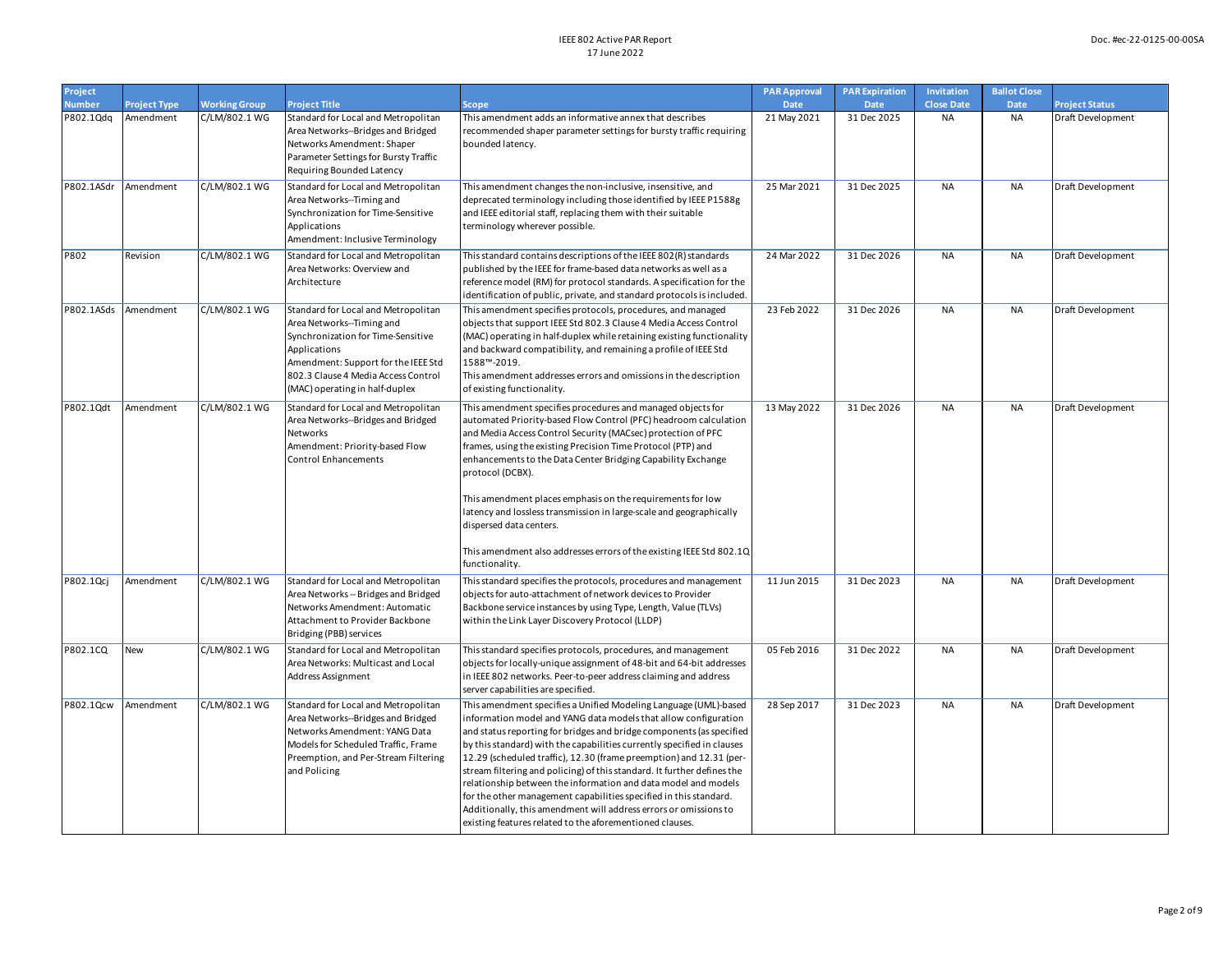| Project       |                     |                      |                                                                                                                                                                    |                                                                                                                                                                                                                                                                                                                                                                                                                                                                                                                                                                                                                                                                                                                                                    | <b>PAR Approval</b> | <b>PAR Expiration</b> | Invitation        | <b>Ballot Close</b> |                                  |
|---------------|---------------------|----------------------|--------------------------------------------------------------------------------------------------------------------------------------------------------------------|----------------------------------------------------------------------------------------------------------------------------------------------------------------------------------------------------------------------------------------------------------------------------------------------------------------------------------------------------------------------------------------------------------------------------------------------------------------------------------------------------------------------------------------------------------------------------------------------------------------------------------------------------------------------------------------------------------------------------------------------------|---------------------|-----------------------|-------------------|---------------------|----------------------------------|
| <b>Number</b> | <b>Project Type</b> | <b>Working Group</b> | <b>Project Title</b>                                                                                                                                               | <b>Scope</b>                                                                                                                                                                                                                                                                                                                                                                                                                                                                                                                                                                                                                                                                                                                                       | Date                | <b>Date</b>           | <b>Close Date</b> | Date                | <b>Project Status</b>            |
| P60802        | New                 | C/LM/802.1 WG        | Time-Sensitive Networking Profile for<br>Industrial Automation                                                                                                     | This standard defines time-sensitive networking profiles for<br>industrial automation. The profiles select features, options,<br>configurations, defaults, protocols, and procedures of bridges, end<br>stations, and LANs to build industrial automation networks.                                                                                                                                                                                                                                                                                                                                                                                                                                                                                | 14 May 2018         | 31 Dec 2022           | <b>NA</b>         | <b>NA</b>           | Draft Development                |
| P802.1DC      | New                 | C/LM/802.1 WG        | Quality of Service Provision by Network<br>Systems                                                                                                                 | This standard specifies procedures and managed objects for Quality<br>of Service (QoS) features specified in IEEE Std 802.1Q, such as per-<br>stream filtering and policing, queuing, transmission selection, flow<br>control and preemption, in a network system which is not a bridge.                                                                                                                                                                                                                                                                                                                                                                                                                                                           | 14 May 2018         | 31 Dec 2022           | <b>NA</b>         | <b>NA</b>           | Draft Development                |
| P802.1Qdd     | Amendment           | C/LM/802.1 WG        | Standard for Local and Metropolitan<br>Area Networks--Bridges and Bridged<br>Networks<br>Amendment: Resource Allocation<br>Protocol                                | This amendment specifies protocols, procedures, and managed<br>objects for a Resource Allocation Protocol (RAP) that uses the Link-<br>local Registration Protocol (LRP) and supports and provides<br>backwards compatibility with the stream reservation and quality of<br>service capabilities, controls and protocols specified in IEEE Std<br>802.1Q. RAP provides support for accurate latency calculation and<br>reporting, can use redundant paths established by other protocols,<br>and is not limited to bridged networks.                                                                                                                                                                                                               | 27 Sep 2018         | 31 Dec 2022           | <b>NA</b>         | <b>NA</b>           | Draft Development                |
| P802.1Qcz     | Amendment           | C/LM/802.1 WG        | Standard for Local and Metropolitan<br>Area Networks--Bridges and Bridged<br>Networks<br>Amendment: Congestion Isolation                                           | This amendment specifies protocols, procedures and managed<br>objects that support the isolation of congested data flows within<br>data center environments. This is achieved by enabling systems to<br>individually identify flows creating congestion, adjust transmission<br>selection for packets of those flows, and signal to neighbors. This<br>mechanism reduces head-of-line blocking for uncongested flows<br>sharing a traffic class in lossless networks. Congestion Isolation is<br>intended to be used with higher layer protocols that utilize end-to-<br>end congestion control in order to reduce packet loss and latency.<br>This amendment also addresses errors and omissions in the<br>description of existing functionality. | 27 Sep 2018         | 31 Dec 2022           | 05 Nov 2020       | 05 Jan 2022         | SA Ballot: Comment<br>Resolution |
| P802.1DF      | New                 | C/LM/802.1 WG        | Time-Sensitive Networking Profile for<br>Service Provider Networks                                                                                                 | This standard defines profiles of IEEE Std 802.1Q and IEEE Std<br>802.1CB that provide Time-Sensitive Networking (TSN) quality of<br>service features for non-fronthaul shared service provider networks.<br>The standard also provides use cases, and informative guidance for<br>network operators on how to configure their networks for those use<br>cases.                                                                                                                                                                                                                                                                                                                                                                                    | 08 Feb 2019         | 31 Dec 2023           | <b>NA</b>         | NA                  | Draft Development                |
| P802.1DG      | <b>New</b>          | C/LM/802.1 WG        | Time-Sensitive Networking Profile for<br>Automotive In-Vehicle Ethernet<br>Communications                                                                          | This standard specifies profiles for secure, highly reliable,<br>deterministic latency, automotive in-vehicle bridged IEEE 802.3<br>Ethernet networks based on IEEE 802.1 Time-Sensitive Networking<br>(TSN) standards and IEEE 802.1 Security standards.                                                                                                                                                                                                                                                                                                                                                                                                                                                                                          | 08 Feb 2019         | 31 Dec 2023           | <b>NA</b>         | NA                  | Draft Development                |
| P802.1Qdj     | Amendment           | C/LM/802.1 WG        | Standard for Local and Metropolitan<br>Area Networks--Bridges and Bridged<br>Networks<br>Amendment: Configuration<br>Enhancements for Time-Sensitive<br>Networking | This amendment specifies procedures, interfaces, and managed<br>objects to enhance the three models of 'Time-Sensitive Networking<br>(TSN) configuration'. It specifies enhancements to the User/Network<br>Interface (UNI) to include new capabilities to support bridges and<br>end stations in order to extend the configuration capability. This<br>amendment preserves the existing separation between<br>configuration models and protocol specifications. This amendment<br>also addresses errors and omissions in the description of existing<br>functionality.                                                                                                                                                                            | 05 Sep 2019         | 31 Dec 2023           | <b>NA</b>         | <b>NA</b>           | Draft Development                |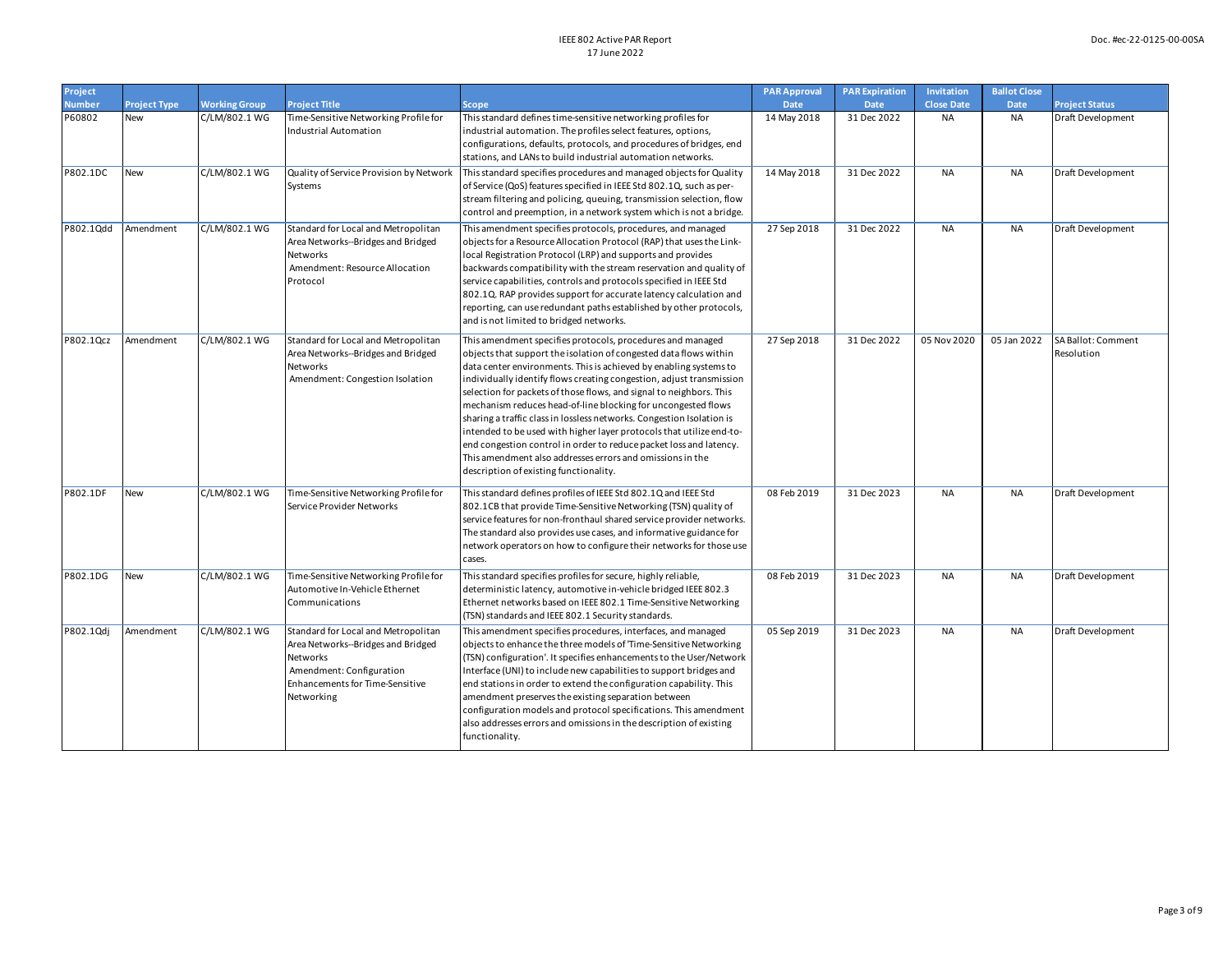| Project<br><b>Number</b> | <b>Project Type</b> | <b>Working Group</b> | <b>Project Title</b>                                                                                                                                                                                                                                                                                                                                | Scope                                                                                                                                                                                                                                                                                                                                                                                                                                                                                                                                                                                                                                                                                                                                                                                                                                                                                                                                                                                                                                                                                                                                                                                                                                                                                                                       | <b>PAR Approval</b><br><b>Date</b> | <b>PAR Expiration</b><br><b>Date</b> | Invitation<br><b>Close Date</b> | <b>Ballot Close</b><br><b>Date</b> | <b>Project Status</b> |
|--------------------------|---------------------|----------------------|-----------------------------------------------------------------------------------------------------------------------------------------------------------------------------------------------------------------------------------------------------------------------------------------------------------------------------------------------------|-----------------------------------------------------------------------------------------------------------------------------------------------------------------------------------------------------------------------------------------------------------------------------------------------------------------------------------------------------------------------------------------------------------------------------------------------------------------------------------------------------------------------------------------------------------------------------------------------------------------------------------------------------------------------------------------------------------------------------------------------------------------------------------------------------------------------------------------------------------------------------------------------------------------------------------------------------------------------------------------------------------------------------------------------------------------------------------------------------------------------------------------------------------------------------------------------------------------------------------------------------------------------------------------------------------------------------|------------------------------------|--------------------------------------|---------------------------------|------------------------------------|-----------------------|
| P802.11bf                | Amendment           | C/LM/802.11 WG       | Standard for Information Technology -<br>Telecommunications and Information<br>Exchange Between Systems Local and<br>Metropolitan Area Networks -- Specific<br>Requirements - Part 11: Wireless LAN<br>Medium Access Control (MAC) and<br>Physical Layer (PHY) Specifications<br>Local Area Network (WLAN) Sensing                                  | This amendment defines modifications to the IEEE 802.11 medium<br>access control layer (MAC) and to the Directional Multi Gigabit<br>(DMG) and enhanced DMG (EDMG) PHYs to enhance Wireless Local<br>Area Network (WLAN) sensing (SENS) operation in license-exempt<br>frequency bands between 1 GHz and 7.125 GHz and above 45 GHz.<br>This amendment enables:<br>Amendment: Enhancements for Wireless   • Stations to perform one or more of the following: to inform other<br>stations of their WLAN sensing capabilities, to request and setup<br>transmissions that allow for WLAN sensing measurements to be<br>performed, to indicate that a transmission can be used for WLAN<br>sensing, and to exchange WLAN sensing feedback and information,<br>. WLAN sensing measurements to be obtained using transmissions<br>that are requested, unsolicited, or both, and<br>• A MAC service interface for layers above the MAC to request and<br>retrieve WLAN sensing measurements.<br>This amendment defines modifications to the PHY service interface<br>of the High Throughput (HT), Very High Throughput (VHT), High<br>Efficiency (HE) and Extremely High Throughput (EHT) PHYs.<br>This amendment provides backward compatibility and coexistence<br>with legacy IEEE 802.11 devices operating in the same band. | 24 Sep 2020                        | 31 Dec 2024                          | <b>NA</b>                       | <b>NA</b>                          | Draft Development     |
| P802.11bh                | Amendment           | C/LM/802.11 WG       | Standard for Information Technology-<br>Telecommunications and Information<br>Exchange Between Systems Local and<br>Metropolitan Area Networks--Specific<br>Requirements - Part 11: Wireless LAN<br>Medium Access Control (MAC) and<br>Physical Layer (PHY) Specifications<br>Amendment: Operation with<br>Randomized and Changing MAC<br>Addresses | This amendment specifies modifications to the medium access<br>control (MAC) mechanisms to preserve the existing services that<br>might otherwise be restricted in environments where STAs in an<br>Extended Service Set (ESS) use randomized or changing MAC<br>addresses, without affecting user privacy. User privacy includes<br>exposure of trackable information to third parties or exposure of an<br>individual's presence or behavior.<br>This amendment introduces mechanisms to enable session<br>continuity in the absence of unique MAC address-to-STA mapping.<br>For STAs in an ESS that use randomized or changing MAC addresses,<br>this amendment preserves the ability to provide customer support,<br>conduct network diagnostics and troubleshooting, and detect<br>device arrival in a trusted environment.                                                                                                                                                                                                                                                                                                                                                                                                                                                                                           | 10 Feb 2021                        | 31 Dec 2025                          | <b>NA</b>                       | <b>NA</b>                          | Draft Development     |
| P802.11bi                | Amendment           | C/LM/802.11 WG       | Standard for Information Technology--<br>Telecommunications and Information<br>Exchange Between Systems Local and<br>Metropolitan Area Networks--Specific<br>requirements - Part 11: Wireless LAN<br>Medium Access Control (MAC) and<br>Physical Layer (PHY) Specifications<br>Amendment: Enhanced Service with<br>Data Privacy Protection          | This amendment specifies modifications to the IEEE Std 802.11<br>medium access control (MAC) specification to specify new<br>mechanisms that address and improve user privacy.                                                                                                                                                                                                                                                                                                                                                                                                                                                                                                                                                                                                                                                                                                                                                                                                                                                                                                                                                                                                                                                                                                                                              | 10 Feb 2021                        | 31 Dec 2025                          | <b>NA</b>                       | <b>NA</b>                          | Draft Development     |
| P802.11                  | Revision            | C/LM/802.11 WG       | Standard for Information Technology -<br>Telecommunications and Information<br>Exchange Between Systems Local and<br>Metropolitan Area Networks -- Specific<br>Requirements - Part 11: Wireless Local<br>Area Network (LAN) Medium Access<br>Control (MAC) and Physical Layer (PHY)<br>Specifications                                               | The scope of this standard is to define one medium access control<br>(MAC) and several physical layer (PHY) specifications for wireless<br>connectivity for fixed, portable, and moving stations (STAs) within a<br>local area.                                                                                                                                                                                                                                                                                                                                                                                                                                                                                                                                                                                                                                                                                                                                                                                                                                                                                                                                                                                                                                                                                             | 10 Feb 2021                        | 31 Dec 2025                          | <b>NA</b>                       | <b>NA</b>                          | Draft Development     |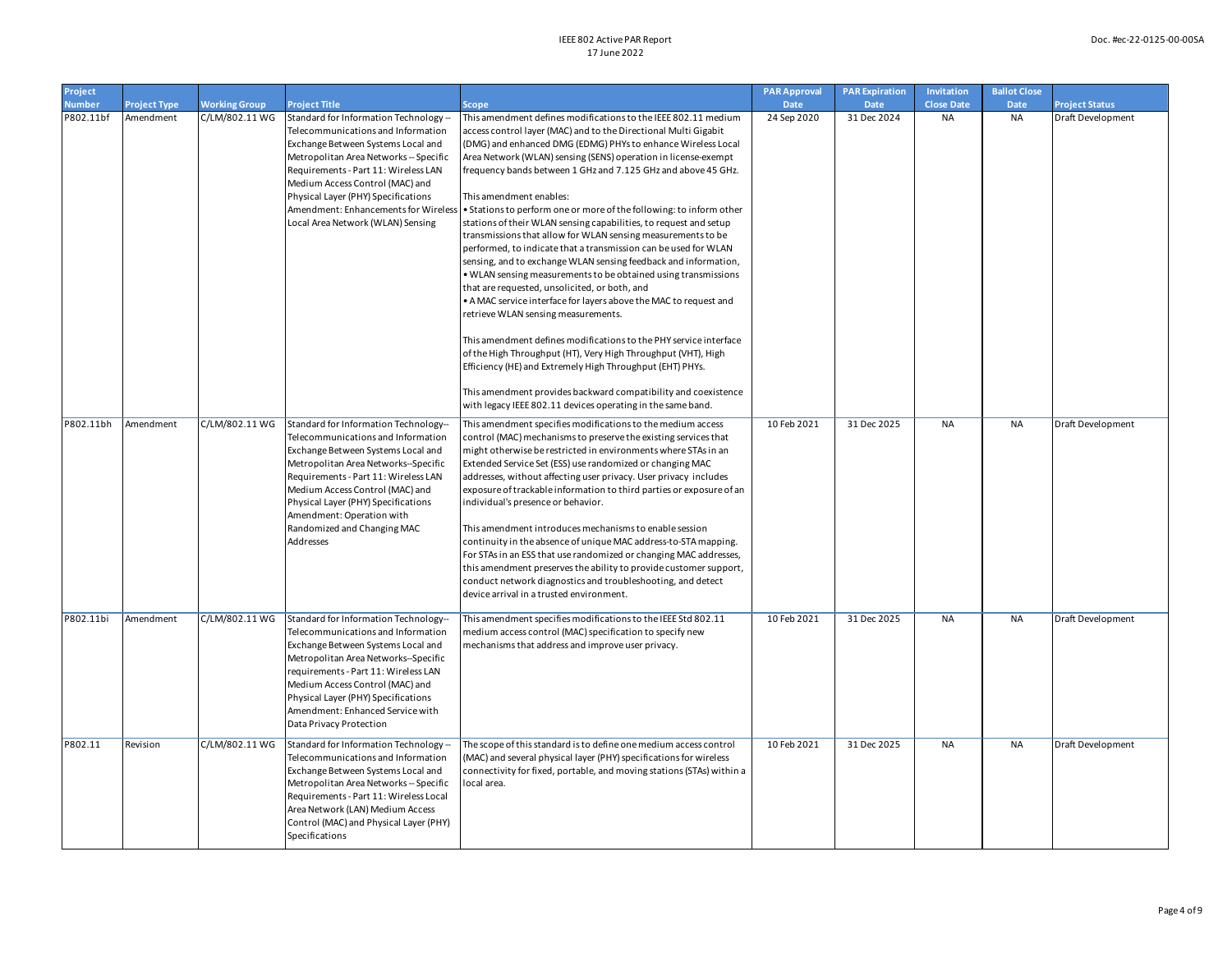| Project<br><b>Number</b> | <b>Project Type</b> | <b>Working Group</b> | <b>Project Title</b>                                                                                                                                                                                                                                                                                                                                                       | Scope                                                                                                                                                                                                                                                                                                                                                                                                                                                                                                                                                                                                                                                                                                                                                                                                                                                                                                                                                                                                                                                                   | <b>PAR Approval</b><br>Date | <b>PAR Expiration</b><br><b>Date</b> | Invitation<br><b>Close Date</b> | <b>Ballot Close</b><br><b>Date</b> | <b>Project Status</b>            |
|--------------------------|---------------------|----------------------|----------------------------------------------------------------------------------------------------------------------------------------------------------------------------------------------------------------------------------------------------------------------------------------------------------------------------------------------------------------------------|-------------------------------------------------------------------------------------------------------------------------------------------------------------------------------------------------------------------------------------------------------------------------------------------------------------------------------------------------------------------------------------------------------------------------------------------------------------------------------------------------------------------------------------------------------------------------------------------------------------------------------------------------------------------------------------------------------------------------------------------------------------------------------------------------------------------------------------------------------------------------------------------------------------------------------------------------------------------------------------------------------------------------------------------------------------------------|-----------------------------|--------------------------------------|---------------------------------|------------------------------------|----------------------------------|
| P802.11bb                | Amendment           | C/LM/802.11 WG       | Standard for Information Technology--<br>Telecommunications and Information<br>Exchange Between Systems Local and<br>Metropolitan Area Networks--Specific<br>Requirements - Part 11: Wireless LAN<br>Medium Access Control (MAC) and<br>Physical Layer (PHY) Specifications<br>Amendment: Light Communications                                                             | This amendment specifies a new PHY layer and modifications to the<br>IEEE 802.11 MAC that enable operation of wireless light<br>communications (LC).<br>This amendment specifies a PHY that provides:<br>1) Uplink and downlink operations in 800 nm to 1,000 nm band,<br>2) All modes of operation achieve minimum single-link throughput<br>of 10 Mb/s as measured at the MAC data service access point (SAP),<br>3) Interoperability among solid state light sources with different<br>modulation bandwidths.<br>This amendment specifies changes to the IEEE 802.11 MAC that are<br>limited to the following:<br>1) Hybrid coordination function (HCF) channel access,<br>2) Overlapping basic service set (OBSS) detection and coexistence,<br>3) Existing power management modes of operation (excluding new<br>modes), and modifications to other clauses necessary to support<br>these changes.                                                                                                                                                                 | 23 Feb 2022                 | 31 Dec 2022                          | <b>NA</b>                       | <b>NA</b>                          | Draft Development                |
| P802.11-<br>2020/Cor 1   | Corrigendum         | C/LM/802.11 WG       | Standard for Information Technology-<br>Telecommunications and Information<br>Exchange between Systems - Local and<br>Metropolitan Area Networks--Specific<br>Requirements - Part 11: Wireless LAN<br>Medium Access Control (MAC) and<br>Physical Layer (PHY) Specifications -<br>Corrigendum 1 - Correct IEEE 802.11ay<br>Assignment of Protected Announce<br>Support bit | This Corrigendum corrects an error in the published IEEE Std<br>802.11ay-2021. In subclause 9.4.2.241, Table 9-321 of IEEE Std<br>802.11ay-2021, the Protected Announce Support bit is reassigned.                                                                                                                                                                                                                                                                                                                                                                                                                                                                                                                                                                                                                                                                                                                                                                                                                                                                      | 23 Feb 2022                 | 31 Dec 2026                          | 18 May 2022                     | <b>NA</b>                          | SA Ballot: Invitation            |
| P802.11az                | Amendment           | C/LM/802.11 WG       | Standard for Information Technology<br>Telecommunications and Information<br>Exchange Between Systems Local and<br>Metropolitan Area Networks - Specific<br>Requirements Part 11: Wireless LAN<br>Medium Access Control (MAC) and<br>Physical Layer (PHY) Specifications -<br><b>Enhancements for Positioning</b>                                                          | This amendment defines modifications to both the IEEE 802.11<br>medium access control layer (MAC) and physical layers (PHY) of High<br>Throughput (HT), Very High Throughput (VHT), Directional Multi<br>Gigabit (DMG) and PHYs under concurrent development (e.g. High<br>Efficiency WLAN (HEW), Next Generation 60GHz (NG60)) that<br>enables determination of absolute and relative position with better<br>accuracy than the Fine Timing Measurement (FTM) protocol<br>executing on the same PHY-type, while reducing existing wireless<br>medium use and power consumption and is scalable to dense<br>deployments. This amendment also defines modifications that<br>enable secured exchange of measurement and positioning<br>information.<br>This amendment requires backward compatibility and coexistence<br>with legacy devices. Backward compatibility with legacy 802.11<br>devices implies that devices implementing this amendment shall (a)<br>maintain data communication compatibility and (b) support the<br>Fine Timing Measurement (FTM) protocol. | 15 Feb 2018                 | 31 Dec 2023                          | 19 Aug 2021                     | 05 Nov 2021                        | SA Ballot: Comment<br>Resolution |
| P802.11bc                | Amendment           | C/LM/802.11 WG       | Standard for Information technology-<br>Telecommunications and information<br>exchange between systems Local and<br>metropolitan area networks--Specific<br>equirements - Part 11: Wireless LAN<br>Medium Access Control (MAC) and<br>Physical Layer (PHY) Specifications<br>Amendment: Enhanced Broadcast<br>Service                                                      | This amendment specifies modifications to the IEEE 802.11 medium<br>access control (MAC) specifications that enable enhanced<br>transmission and reception of broadcast data both in an<br>infrastructure BSS where there is an association between the<br>transmitter and the receiver(s) and in cases where there is no<br>association between transmitter(s) and receiver(s).<br>This amendment introduces origin authenticity protection for<br>broadcast data frames.                                                                                                                                                                                                                                                                                                                                                                                                                                                                                                                                                                                              | 05 Dec 2018                 | 31 Dec 2022                          | <b>NA</b>                       | <b>NA</b>                          | Draft Development                |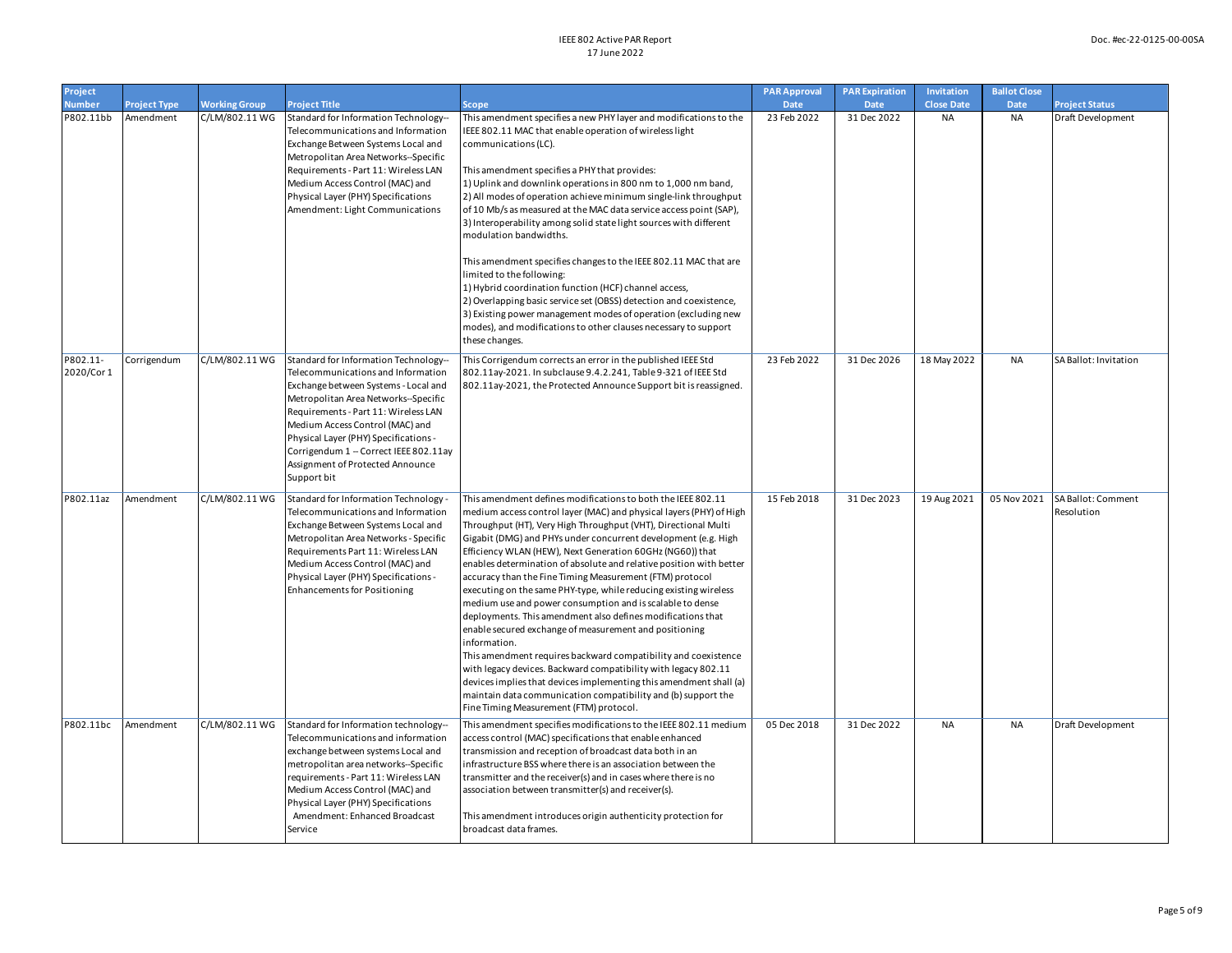| Project       |                     |                      |                                        |                                                                                                                                | <b>PAR Approval</b> | <b>PAR Expiration</b> | Invitation        | <b>Ballot Close</b> |                       |
|---------------|---------------------|----------------------|----------------------------------------|--------------------------------------------------------------------------------------------------------------------------------|---------------------|-----------------------|-------------------|---------------------|-----------------------|
| <b>Number</b> | <b>Project Type</b> | <b>Working Group</b> | <b>Project Title</b>                   | <b>Scope</b>                                                                                                                   | <b>Date</b>         | <b>Date</b>           | <b>Close Date</b> | <b>Date</b>         | <b>Project Status</b> |
| P802.11bd     | Amendment           | C/LM/802.11 WG       | Standard for Information technology--  | This amendment defines modifications to both the IEEE 802.11                                                                   | 05 Dec 2018         | 31 Dec 2022           | 02 Dec 2021       | 09 May 2022         | SA Ballot: Comment    |
|               |                     |                      | Telecommunications and information     | Medium Access Control layer (MAC) and Physical Layers (PHY) for                                                                |                     |                       |                   |                     | Resolution            |
|               |                     |                      | exchange between systems Local and     | vehicle to everything (V2X) communications for 5.9 GHz band as                                                                 |                     |                       |                   |                     |                       |
|               |                     |                      | metropolitan area networks--Specific   | defined in clauses E.2.3 and E.2.4 of IEEE Std 802.11(TM)-2016; and,                                                           |                     |                       |                   |                     |                       |
|               |                     |                      | requirements - Part 11: Wireless LAN   | optionally, in the 60 GHz frequency band (57 GHz to 71 GHz) as                                                                 |                     |                       |                   |                     |                       |
|               |                     |                      | Medium Access Control (MAC) and        | defined in clause E.1 of IEEE Std 802.11(TM)-2016.                                                                             |                     |                       |                   |                     |                       |
|               |                     |                      | Physical Layer (PHY) Specifications    |                                                                                                                                |                     |                       |                   |                     |                       |
|               |                     |                      | Amendment: Enhancements for Next       | This amendment defines at least one mode that achieves at least 2                                                              |                     |                       |                   |                     |                       |
|               |                     |                      | Generation V2X                         | times higher throughput (measured at the MAC data service access                                                               |                     |                       |                   |                     |                       |
|               |                     |                      |                                        | point) than as in IEEE Std 802.11(TM)-2016 operating at maximum                                                                |                     |                       |                   |                     |                       |
|               |                     |                      |                                        | mandatory data rate as defined in the 5.9 GHz band (12 Mb/s in a 10                                                            |                     |                       |                   |                     |                       |
|               |                     |                      |                                        | MHz channel), in high mobility channel environments at vehicle                                                                 |                     |                       |                   |                     |                       |
|               |                     |                      |                                        | speeds up to 250 km/h (closing speeds up to 500 km/h); this                                                                    |                     |                       |                   |                     |                       |
|               |                     |                      |                                        | amendment also defines at least one mode that achieves at least 3dB                                                            |                     |                       |                   |                     |                       |
|               |                     |                      |                                        | lower sensitivity level (longer range), than that of the lowest data                                                           |                     |                       |                   |                     |                       |
|               |                     |                      |                                        | rate defined in IEEE Std 802.11(TM)-2016 operating in 5.9 GHz band<br>(3 Mb/s in a 10 MHz channel); and this amendment defines |                     |                       |                   |                     |                       |
|               |                     |                      |                                        | procedures for at least one form of positioning in conjunction with                                                            |                     |                       |                   |                     |                       |
|               |                     |                      |                                        | V2X communications.                                                                                                            |                     |                       |                   |                     |                       |
|               |                     |                      |                                        |                                                                                                                                |                     |                       |                   |                     |                       |
|               |                     |                      |                                        | This amendment shall provide interoperability, coexistence,                                                                    |                     |                       |                   |                     |                       |
|               |                     |                      |                                        | backward compatibility, and fairness with deployed OCB (Outside                                                                |                     |                       |                   |                     |                       |
|               |                     |                      |                                        | the Context of a BSS) devices.                                                                                                 |                     |                       |                   |                     |                       |
| P802.11be     | Amendment           | C/LM/802.11 WG       | Standard for Information technology-   | This amendment defines standardized modifications to both the IEEE                                                             | 21 Mar 2019         | 31 Dec 2023           | <b>NA</b>         | <b>NA</b>           | Draft Development     |
|               |                     |                      | Telecommunications and information     | Std 802.11 physical layers (PHY) and the Medium Access Control                                                                 |                     |                       |                   |                     |                       |
|               |                     |                      | exchange between systems Local and     | Layer (MAC) that enable at least one mode of operation capable of                                                              |                     |                       |                   |                     |                       |
|               |                     |                      | metropolitan area networks--Specific   | supporting a maximum throughput of at least 30 Gbps, as measured                                                               |                     |                       |                   |                     |                       |
|               |                     |                      | requirements - Part 11: Wireless LAN   | at the MAC data service access point (SAP), with carrier frequency                                                             |                     |                       |                   |                     |                       |
|               |                     |                      | Medium Access Control (MAC) and        | operation between 1 and 7.250 GHz while ensuring backward                                                                      |                     |                       |                   |                     |                       |
|               |                     |                      | Physical Layer (PHY) Specifications    | compatibility and coexistence with legacy IEEE Std 802.11                                                                      |                     |                       |                   |                     |                       |
|               |                     |                      | Amendment: Enhancements for            | compliant devices operating in the 2.4 GHz, 5 GHz, and 6 GHz bands.                                                            |                     |                       |                   |                     |                       |
|               |                     |                      | Extremely High Throughput (EHT)        | This amendment defines at least one mode of operation capable of                                                               |                     |                       |                   |                     |                       |
|               |                     |                      |                                        | improved worst case latency and jitter.                                                                                        |                     |                       |                   |                     |                       |
| P802.15.7a    | Amendment           | C/LM/802.15 WG       | Standard for Local and Metropolitan    | This amendment defines a high-rate Optical Camera                                                                              | 24 Sep 2020         | 31 Dec 2024           | <b>NA</b>         | <b>NA</b>           | Draft Development     |
|               |                     |                      | Area Networks - Part 15.7: Short-Range | Communications (OCC) Physical Layer (PHY) using light wavelengths                                                              |                     |                       |                   |                     |                       |
|               |                     |                      | <b>Optical Wireless Communications</b> | from 10 000 nm to 190 nm in optically transparent media. It is                                                                 |                     |                       |                   |                     |                       |
|               |                     |                      | Amendment: Higher Speed, Longer        | capable of delivering data rates up to 100 Mb/s and is designed for                                                            |                     |                       |                   |                     |                       |
|               |                     |                      | Range Optical Camera Communication     | point-to-point and point-to-multipoint communication.                                                                          |                     |                       |                   |                     |                       |
|               |                     |                      | (OCC)                                  | Adaptation to varying channel conditions and maintaining                                                                       |                     |                       |                   |                     |                       |
|               |                     |                      |                                        | connectivity during high mobility (speeds up to 350 km/h), flicker                                                             |                     |                       |                   |                     |                       |
|               |                     |                      |                                        | mitigation, RF co-existence, and a communication range of up to                                                                |                     |                       |                   |                     |                       |
|               |                     |                      |                                        | 200 m, are included. MIMO (e.g. MIMO-OFDM) is utilized to deal                                                                 |                     |                       |                   |                     |                       |
|               |                     |                      |                                        | with high-levels of optical interference while maintaining high-rate                                                           |                     |                       |                   |                     |                       |
|               |                     |                      |                                        | data transmission. Relaying mechanisms are included enabling                                                                   |                     |                       |                   |                     |                       |
|               |                     |                      |                                        | heterogeneous operation with existing RF wireless data                                                                         |                     |                       |                   |                     |                       |
|               |                     |                      |                                        | communications standards. The Amendment adheres to applicable                                                                  |                     |                       |                   |                     |                       |
|               |                     |                      |                                        | eye safety regulations.                                                                                                        |                     |                       |                   |                     |                       |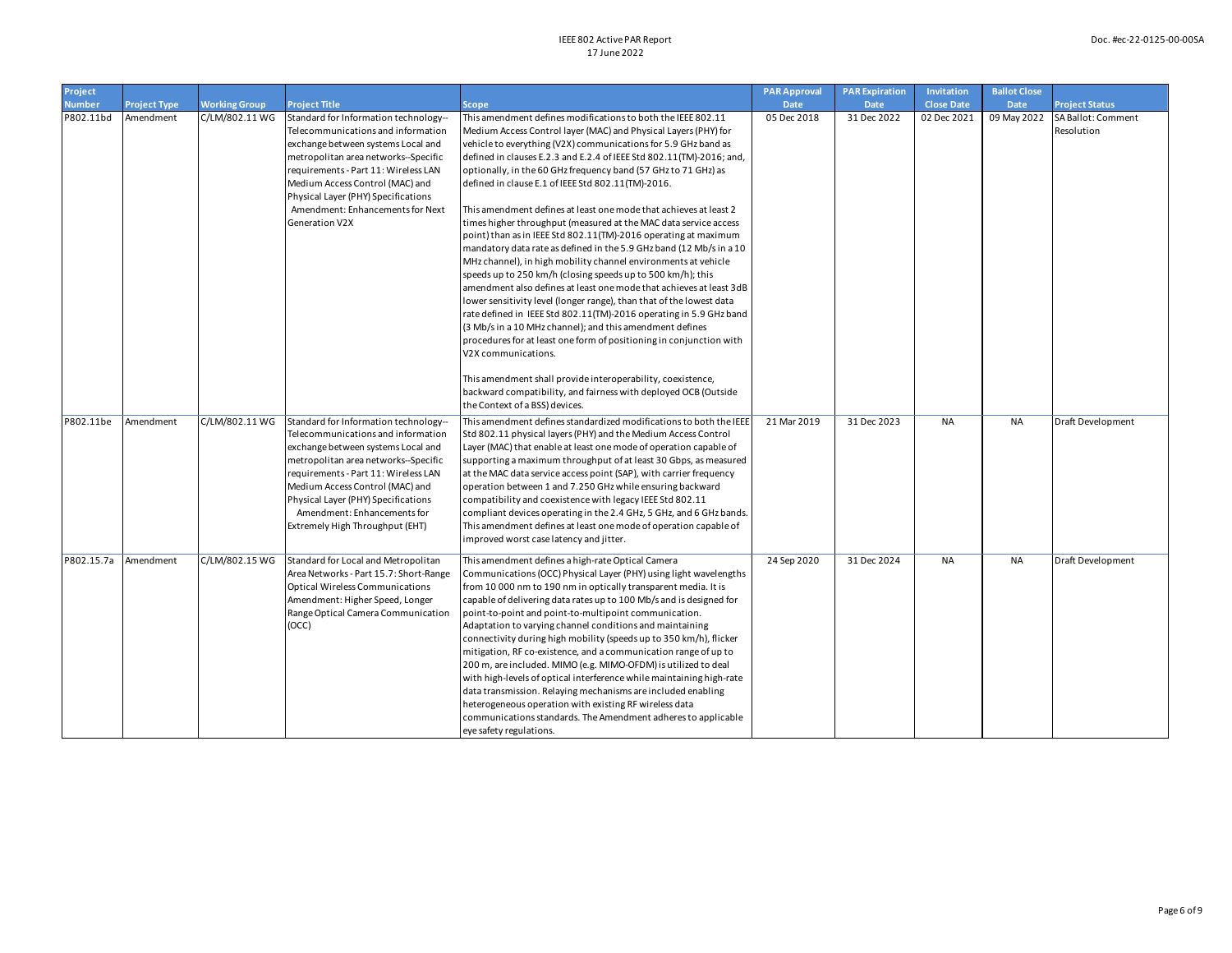| Project                  |                     |                      |                                                                                                                                                                   |                                                                                                                                                                                                                                                                                                                                                                                                                                                                                                                                                                                                                                                                                                                                                                                                                                                                                                                                                                                                                                                                                                                                                                                                                                                                                                                                                                                                                                                                                                                                                                                                                                                              | <b>PAR Approval</b> | <b>PAR Expiration</b> | Invitation        | <b>Ballot Close</b> |                                  |
|--------------------------|---------------------|----------------------|-------------------------------------------------------------------------------------------------------------------------------------------------------------------|--------------------------------------------------------------------------------------------------------------------------------------------------------------------------------------------------------------------------------------------------------------------------------------------------------------------------------------------------------------------------------------------------------------------------------------------------------------------------------------------------------------------------------------------------------------------------------------------------------------------------------------------------------------------------------------------------------------------------------------------------------------------------------------------------------------------------------------------------------------------------------------------------------------------------------------------------------------------------------------------------------------------------------------------------------------------------------------------------------------------------------------------------------------------------------------------------------------------------------------------------------------------------------------------------------------------------------------------------------------------------------------------------------------------------------------------------------------------------------------------------------------------------------------------------------------------------------------------------------------------------------------------------------------|---------------------|-----------------------|-------------------|---------------------|----------------------------------|
| <b>Number</b>            | <b>Project Type</b> | <b>Working Group</b> | <b>Project Title</b>                                                                                                                                              | Scope                                                                                                                                                                                                                                                                                                                                                                                                                                                                                                                                                                                                                                                                                                                                                                                                                                                                                                                                                                                                                                                                                                                                                                                                                                                                                                                                                                                                                                                                                                                                                                                                                                                        | <b>Date</b>         | <b>Date</b>           | <b>Close Date</b> | <b>Date</b>         | <b>Project Status</b>            |
| P802.15.13 New           |                     | C/LM/802.15 WG       | Standard for Multi-Gigabit per Second<br><b>Optical Wireless Communications</b><br>(OWC), with Ranges up to 200 meters,<br>for both stationary and mobile devices | This standard defines a Physical (PHY) and Media Access Control<br>(MAC) layer using light wavelengths from 10 000 nm to 190 nm<br>in optically transparent media for optical wireless communications.<br>The standard is capable of delivering data rates up to 10 Gb/s at<br>distances in the range of 200 m unrestricted line of sight. It is<br>designed for point to point and point to multi point<br>communications in both non-coordinated and coordinated<br>topologies. For coordinated topologies with more than one peer<br>coordinator there will be a master coordinator. The standard<br>includes adaptation to varying channel conditions and maintaining<br>connectivity while moving within the range of a single coordinator<br>or moving between coordinators.                                                                                                                                                                                                                                                                                                                                                                                                                                                                                                                                                                                                                                                                                                                                                                                                                                                                           | 03 Jun 2020         | 31 Dec 2022           | 29 Oct 2020       | 22 Jan 2022         | SA Ballot: Comment<br>Resolution |
| P802.16t                 | Amendment           | C/LM/802.15 WG       | Wireless Access Systems Amendment -<br>Fixed and Mobile Wireless Access in<br>Narrowband Channels                                                                 | Standard for Air Interface for Broadband   This project specifies operation in licensed spectrum with channel<br>bandwidths greater than or equal to 5 kHz and less than 100 kHz. The<br>project specifies a new PHY, and changes to the MAC as necessary to<br>support the PHY. The amendment is frequency independent but<br>focuses on spectrum less than 2 GHz. The range and data rate<br>supported by the narrower channels are commensurate with those<br>of the base standard, as scaled by the reduced channel bandwidth.<br>The project also amends IEEE Std 802.16 as required to support<br>aggregated operation in adjacent and non-adjacent channels.                                                                                                                                                                                                                                                                                                                                                                                                                                                                                                                                                                                                                                                                                                                                                                                                                                                                                                                                                                                          | 03 Dec 2020         | 31 Dec 2024           | <b>NA</b>         | <b>NA</b>           | Draft Development                |
| P802.15.4ab Amendment    |                     | C/LM/802.15 WG       | (UWB) Physical Layers (PHYs) and<br>Associated Medium Access and Control<br>(MAC) sublayer Enhancements                                                           | Standard for Low-Rate Wireless Network   This amendment enhances the Ultra Wideband (UWB) physical<br>Amendment: Enhanced Ultra Wide-Band   layers (PHYs) medium access control (MAC), and associated ranging<br>techniques while retaining backward compatibility with enhanced<br>ranging capable devices (ERDEVs).<br>Areas of enhancement include: additional coding, preamble and<br>modulation schemes to additional coding, preamble and<br>modulation schemes to support improved link budget and/or<br>reduced air-time relative to IEEE Std 802.15.4 UWB; additional<br>channels and operating frequencies; interference mitigation<br>techniques to support greater device density and higher traffic use<br>cases relative to the IEEE Std 802.15.4 UWB; improvements to<br>accuracy, precision and reliability and interoperability for high-<br>integrity ranging; schemes to reduce complexity and power<br>consumption; definitions for tightly coupled hybrid operation with<br>narrowband signaling to assist UWB; enhanced native discovery and<br>connection setup mechanisms; sensing capabilities to support<br>presence detection and environment mapping; and mechanisms<br>supporting low-power low-latency streaming as well as high data-<br>rate streaming allowing at least 50 Mb/s of throughput.<br>Support for peer-to-peer, peer-to-multi-peer, and station-to-<br>infrastructure protocols are in scope, as are infrastructure<br>synchronization mechanisms. This amendment includes safeguards<br>so that the high throughput data use cases do not cause significant<br>disruption to low duty-cycle ranging use cases. | 23 Sep 2021         | 31 Dec 2025           | <b>NA</b>         | <b>NA</b>           | Draft Development                |
| P802.15.4-<br>2020/Cor 1 | Corrigendum         | C/LM/802.15 WG       | Standard for Low-Rate Wireless<br>Networks - Corrigendum 1 Correction of 802.15.4-2020 and its amendments.<br>errors preventing backward<br>compatibility         | This corrigendum addresses significant errors found in IEEE Std                                                                                                                                                                                                                                                                                                                                                                                                                                                                                                                                                                                                                                                                                                                                                                                                                                                                                                                                                                                                                                                                                                                                                                                                                                                                                                                                                                                                                                                                                                                                                                                              | 23 Sep 2021         | 31 Dec 2024           | 02 Apr 2022       | 12 May 2022         | SA Ballot: Comment<br>Resolution |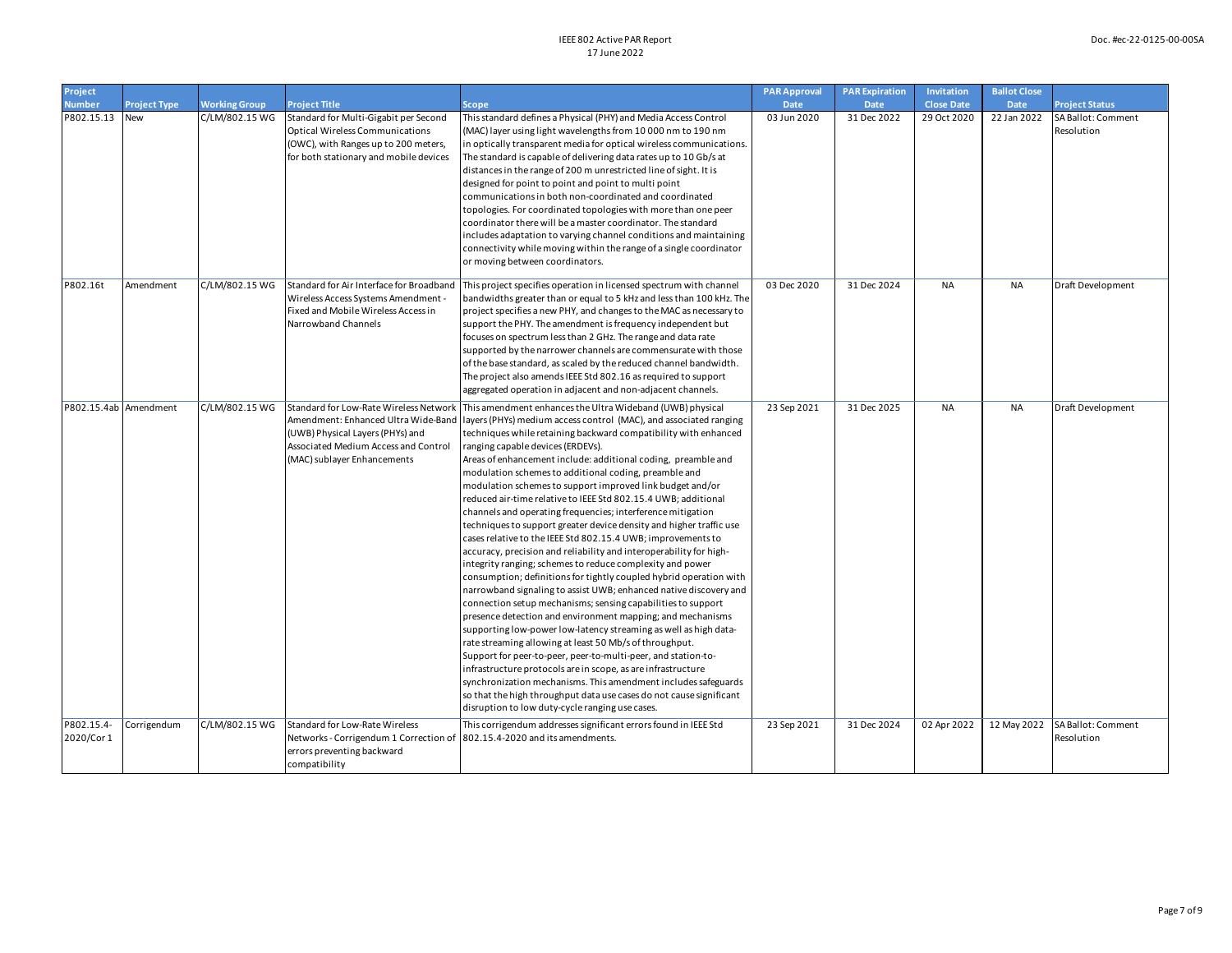| Project        |                     |                      |                                                                                                                                                                                                    |                                                                                                                                                                                                                                                                                                                                                                                                                                                                                                                                                                                                                                                                                                                                                                                                                         | <b>PAR Approval</b> | <b>PAR Expiration</b> | Invitation        | <b>Ballot Close</b> |                                  |
|----------------|---------------------|----------------------|----------------------------------------------------------------------------------------------------------------------------------------------------------------------------------------------------|-------------------------------------------------------------------------------------------------------------------------------------------------------------------------------------------------------------------------------------------------------------------------------------------------------------------------------------------------------------------------------------------------------------------------------------------------------------------------------------------------------------------------------------------------------------------------------------------------------------------------------------------------------------------------------------------------------------------------------------------------------------------------------------------------------------------------|---------------------|-----------------------|-------------------|---------------------|----------------------------------|
| <b>Number</b>  | <b>Project Type</b> | <b>Working Group</b> | <b>Project Title</b>                                                                                                                                                                               | Scope                                                                                                                                                                                                                                                                                                                                                                                                                                                                                                                                                                                                                                                                                                                                                                                                                   | Date                | <b>Date</b>           | <b>Close Date</b> | Date                | <b>Project Status</b>            |
| P802.15.14     | New                 | C/LM/802.15 WG       | Standard for Impulse Radio Ultra<br>Wideband Wireless Ad Hoc Networks                                                                                                                              | This standard specifies the physical layer (PHY) and media access<br>control sublayer (MAC) for impulse radio ultra wideband (UWB)<br>wireless ad hoc connectivity with fixed, portable, and moving<br>devices with limited energy consumption requirements, and<br>supports real time precision ranging capability that is accurate to<br>within a few centimeters. PHYs are defined for devices operating in a<br>variety of regulatory domains.                                                                                                                                                                                                                                                                                                                                                                      | 23 Sep 2021         | 31 Dec 2025           | <b>NA</b>         | NA                  | Draft Development                |
| P802.15.15 New |                     | C/LM/802.15 WG       | Standard for Wireless Ad Hoc Networks                                                                                                                                                              | This standard specifies the physical layer (PHY) and medium access<br>control (MAC) sublayer for wireless ad hoc network connectivity<br>with fixed, portable, and moving devices with very low energy<br>consumption requirements. PHYs are defined for devices operating<br>in a variety of regulatory domains.                                                                                                                                                                                                                                                                                                                                                                                                                                                                                                       | 23 Sep 2021         | 31 Dec 2025           | <b>NA</b>         | <b>NA</b>           | Draft Development                |
| P802.15.3      | Revision            | C/LM/802.15 WG       | Standard for Wireless Multi-Media<br>Networks                                                                                                                                                      | This standard defines PHY and MAC specifications for high data rate<br>wireless connectivity (typically over 200 Mb/s) with fixed, portable,<br>and moving devices. Data rates are high enough to satisfy a set of<br>consumer multimedia industry needs, as well as to support<br>emerging wireless switched point-to-point and high rate close<br>proximity point-to-point applications.                                                                                                                                                                                                                                                                                                                                                                                                                              | 08 Dec 2021         | 31 Dec 2025           | <b>NA</b>         | <b>NA</b>           | Draft Development                |
| P802.15.6      | Revision            | C/LM/802.15 WG       | Standard for Local and metropolitan<br>area networks - Part 15.6: Wireless Body<br>Area Networks                                                                                                   | The standard defines short-range, wireless communication in the<br>vicinity of, or inside, an environment such as a human body, vehicle<br>body or both, using the Ultra-Wideband (UWB) and narrow-band<br>physical layer (PHY) and medium access control (MAC) to support<br>enhanced dependability in human body area networks (HBAN) in the<br>industrial scientific medical (ISM) bands and local medical<br>regulations. The standard supports quality of service (QoS) and data<br>rates up to 50 Mb/s and incorporates support for vehicle body area<br>networks (VBAN).<br>The standard specifies the coexistence of multiple piconets,<br>including inter-body area network (inter-BAN) interference and inter-<br>piconets interference, simple MAC protocol, and sensing and<br>feedback control loop delay. | 13 May 2022         | 31 Dec 2026           | <b>NA</b>         | NA                  | Draft Development                |
| P802.3cw       | Amendment           | C/LM/802.3 WG        | Standard for Ethernet<br>Amendment: Physical Layers and<br>Management Parameters for 400 Gb/s<br>Operation over DWDM (dense<br>wavelength division multiplexing)<br>systems                        | Define physical layer specifications and management parameters for<br>the transfer of Ethernet format frames at 400 Gb/s at reaches greater<br>than 10 km over DWDM systems.                                                                                                                                                                                                                                                                                                                                                                                                                                                                                                                                                                                                                                            | 13 Feb 2020         | 31 Dec 2024           | <b>NA</b>         | <b>NA</b>           | Draft Development                |
| P802.3cx       | Amendment           | C/LM/802.3 WG        | Standard for Ethernet<br>Amendment: Media Access Control<br>(MAC) service interface and management<br>parameters to support improved<br>Precision Time Protocol (PTP)<br>timestamping accuracy     | Define optional enhancements to Ethernet support for time<br>synchronization protocols to provide improved timestamp accuracy<br>in support of ITU-T Recommendation G.8273.2 'Class C' and 'Class D'<br>system time error performance requirements.                                                                                                                                                                                                                                                                                                                                                                                                                                                                                                                                                                     | 13 Feb 2020         | 31 Dec 2024           | 22 Apr 2022       | <b>NA</b>           | SA Ballot: Pre-Ballot            |
| P802.3cy       | Amendment           | C/LM/802.3 WG        | Standard for Ethernet<br>Amendment: Physical Layer<br>Specifications and Management<br>Parameters for greater than 10 Gb/s<br>Electrical Automotive Ethernet                                       | Specify additions to and appropriate modifications of IEEE Std 802.3<br>to add greater than 10 Gb/s electrical Physical Layer specifications<br>for symmetrical and asymmetrical operation and management<br>parameters for media and operating conditions for applications in<br>the automotive environment.                                                                                                                                                                                                                                                                                                                                                                                                                                                                                                           | 03 Jun 2020         | 31 Dec 2024           | <b>NA</b>         | NA                  | Draft Development                |
| P802.3db       | Amendment           | C/LM/802.3 WG        | Standard for Ethernet<br>Amendment: Physical Layer<br>Specifications and Management<br>Parameters for 100 Gb/s, 200 Gb/s, and<br>400 Gb/s Operation over Optical Fiber<br>using 100 Gb/s Signaling | This project specifies additions to and appropriate modifications of<br>IEEE Std 802.3 and adds Physical Layer specifications and<br>management parameters for 100 Gb/s, 200 Gb/s, and 400 Gb/s<br>Ethernet optical interfaces for server attachment and other intra-<br>data center applications using 100 Gb/s signaling over optical fiber.                                                                                                                                                                                                                                                                                                                                                                                                                                                                          | 03 Jun 2020         | 31 Dec 2024           | 13 Feb 2022       | 01 Apr 2022         | SA Ballot: Comment<br>Resolution |